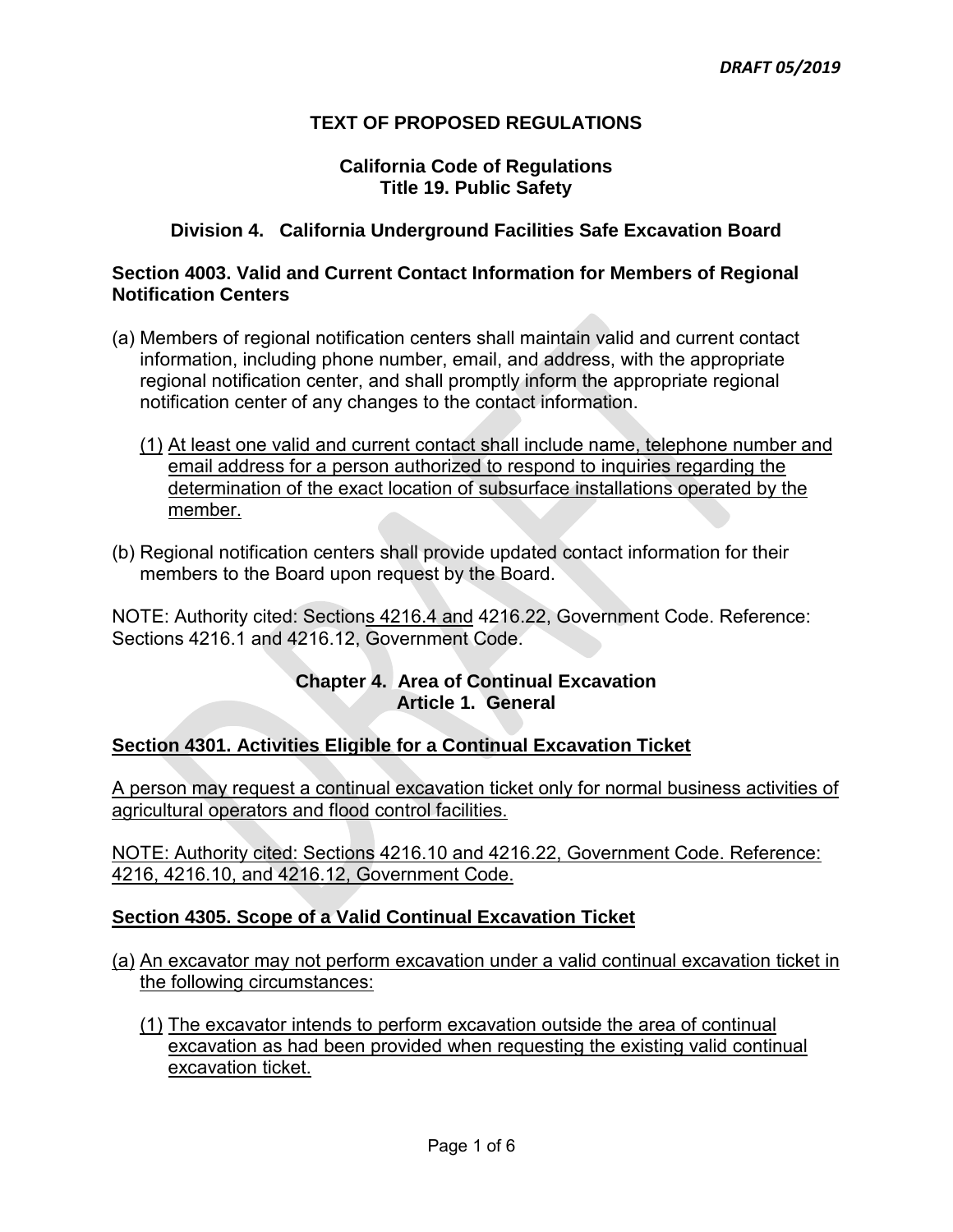- (2) The excavator intending to perform excavation is someone other than the excavator or the authorized representative of the excavator who requested the existing valid continual excavation ticket.
- (3) The excavator intends to perform excavation activities within 10 feet of a high priority subsurface installation using methods or tools that are not described in an pursuant to Section 4302(b)(3) or are not described in an Area of Continual Excavation Agreement (Flood Control Facilities) completed pursuant to Section Area of Continual Excavation Agreement (Agricultural Operations) completed 4351(b)(3).
- (4) The excavator intends to perform excavation activities within 5 feet of a subsurface installation that is not a high priority subsurface installation using methods or tools that are not described in a plan for excavation activities developed pursuant to Government Code section 4216.10 (c)(2).
- (b) (1) If an excavator is prohibited from performing excavation pursuant to subdivision (a), the excavator may contact the regional notification center to request a ticket pursuant to Government Code section 4216.2 or a new continual excavation ticket pursuant to Government Code section 4216.10.
	- (2) The excavator may perform an excavation prohibited pursuant to paragraph (3) of subdivision (a) if the excavator and operator have amended or completed a new Area of Continual Excavation Agreement (Agricultural Operations) pursuant to Section 4302(b)(3) or Area of Continual Excavation Agreement (Flood Control Facilities) pursuant to Section 4351(b)(3).
	- (3) The excavator may perform an excavation prohibited pursuant to paragraph (4) of subdivision (a) if the excavator and operator have amended or developed a new plan for excavation activities pursuant to Government Code section 4216.10 (c)(2).

 NOTE: Authority cited: Section 4216.22, Government Code. Reference: 4216, 4216.2, 4216.10, and 4216.12, Government Code.

### **Section 4307. Operator Requirements in Installing New Subsurface Installations in an Area of Continual Excavation**

- <u>(a)</u> If an operator installs a high priority subsurface installation within 10 feet of an area of continual excavation during the period of time in which a continual excavation ticket is valid, the operator shall do the following prior to operating the high priority subsurface installation:
	- (1) Notify the excavator to set up an onsite meeting prior to operating the high priority subsurface installation.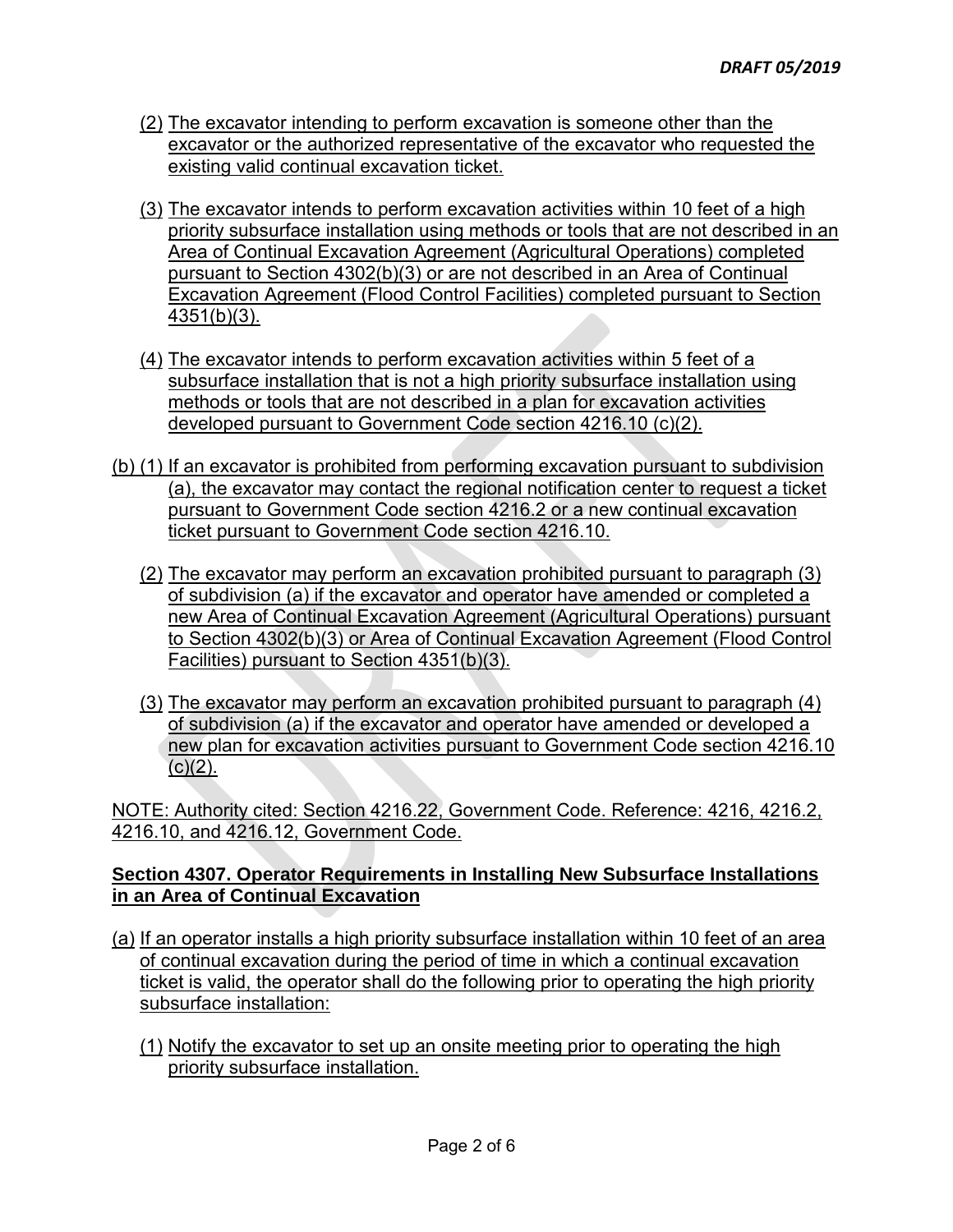- (2) Provide a response to the excavator pursuant to Government Code section 4216.3, subdivision (a).
	- as provided in Government Code section 4216.3, subdivision (a)(1)(A)(i), the excavator and operator shall agree to the method to be used under the guidelines in Appendix B of the "Guidelines for Operator Facility Field Delineation" published in the most recent version of the Best Practices guide of the Common Ground Alliance and in conformance with the uniform color (A) If the operator locates and field marks the high priority subsurface installation code of the American Public Works Association.
- (b) (1) If an operator installs a subsurface installation that is not a high priority time in which a continual excavation ticket is valid, the operator shall do the following prior to operating the subsurface installation: subsurface installation in an area of continual excavation during the period of
	- (A) Provide a response to the excavator pursuant to Government Code section 4216.3, subdivision (a).
		- used under the guidelines in Appendix B of the "Guidelines for Operator Facility Field Delineation" published in the most recent version of the Best Practices guide of the Common Ground Alliance and in conformance with the uniform color code of the American Public Works Association. (i) If the operator locates and field marks the high priority subsurface installation as provided in Government Code section 4216.3, subdivision (a)(1)(A)(i), the excavator and operator shall agree to the method to be
	- (2) The excavator or the operator may request an onsite meeting pursuant to Government Code section 4216.10 (c)(2).

 NOTE: Authority cited: Sections 4216.10 and 4216.22, Government Code. Reference: 4216, 4216.3, 4216.10, and 4216.12, Government Code.

## **Section 4310. Continual Excavation Ticket Renewal Reminder Notifications**

- (a) In response to a request from an excavator for a continual excavation ticket, a regional notification center shall provide the excavator with a continual excavation ticket and information or tools to assist the excavator with renewing the ticket.
- (b) (1) If the excavator requesting a continual excavation ticket has provided contact information to the regional notification center in the form of an email address or short message service (SMS) number, the regional notification center shall provide one or more notifications to the excavator by means of email, SMS, or both as a reminder to alert the excavator of the need to renew the ticket.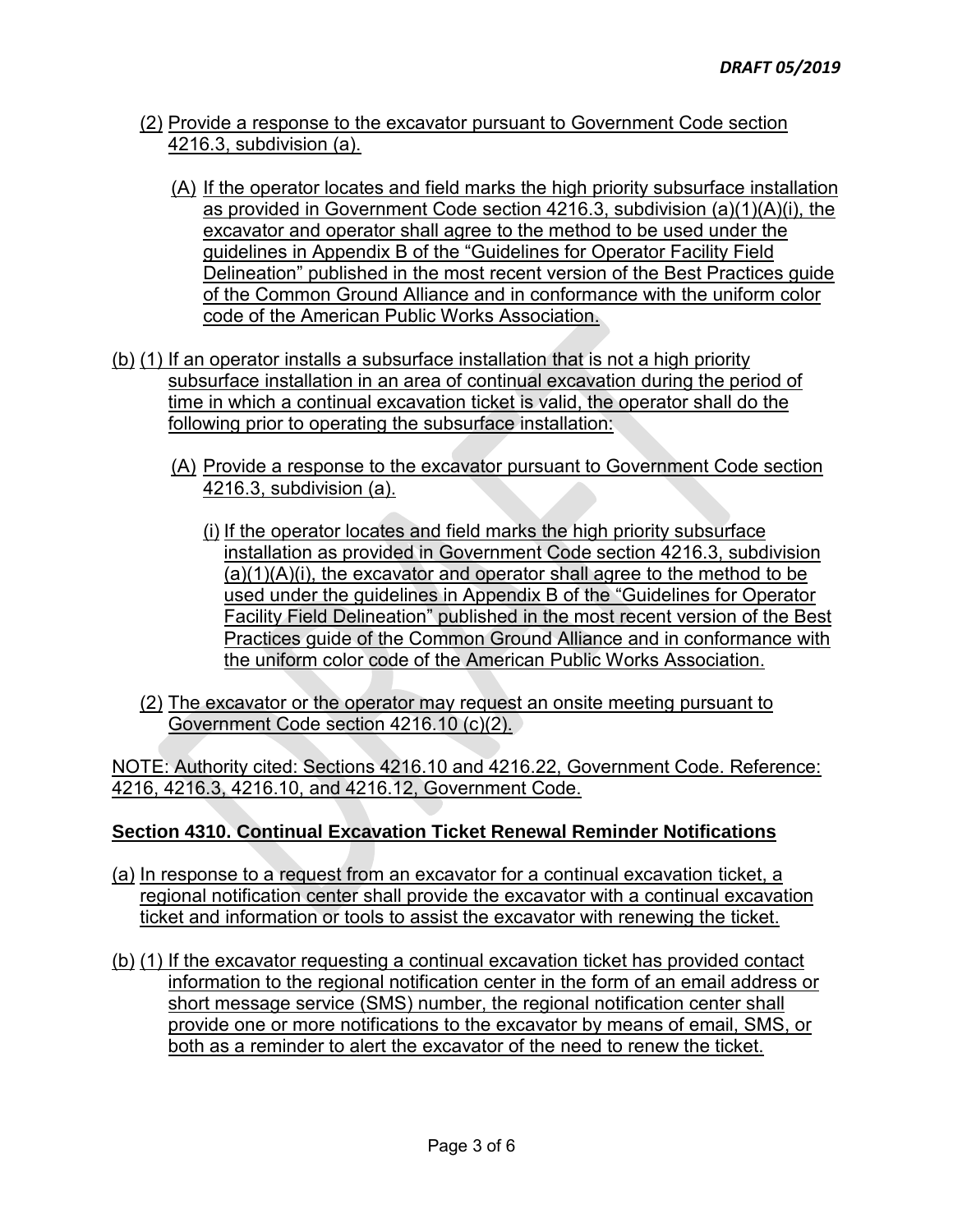(2) At least one reminder notification shall be sent no earlier than two months before ticket expiration and no later than fifteen days prior to ticket expiration. The reminder notification shall include the continual excavation ticket number and other means by which the excavator may access a portal for electronic ticket expiration date of the ticket. The reminder notification may include a hyperlink or renewal.

 NOTE: Authority cited: Sections 4216.10 and 4216.22, Government Code. Reference: 4216.10 and 4216.12, Government Code.

### **Chapter 5. Pre-Excavation Responsibilities Article 1. Responsibilities of Excavators**

## **Section 4401. Valid and Current Contact Information for Excavators Using the Regional Notification Centers**

- (a) When notifying a regional notification center of intent to excavate pursuant to contact the person regarding excavation activities that may occur around subsurface installations in the area of proposed excavation. Government Code section 4216.2, subdivision (b) or Government Code section 4216.10, subdivision (a), an excavator shall provide the contact information of a person knowledgeable in the proposed excavation activities so that an operator may
	- (1) The contact information shall include a telephone number, an email address, or both.
	- valid. If either the person knowledgeable in the proposed excavation activities or the contact information for the person knowledgeable in the proposed excavation activities changes during the period in which the ticket is valid, the excavator (2) The contact information shall be accurate during the period in which the ticket is shall provide updated contact information to the regional notification center.

 NOTE: Authority cited: Section 4216.22, Government Code. Reference: Sections 4216.2, 4216.3, 4216.4, and 4216.10, Government Code.

### **Chapter 6. Excavations Around Subsurface Installations Article 1. Determining Exact Location of a Subsurface Installation**

## **Section 4500. Determining the Tolerance Zone for a Subsurface Installation When an Operator's Response Does Not Include a Locate and Field Mark**

 If an operator responds pursuant to Government Code section 4216.3, subdivision (a)(1)(A)(ii) to an excavator's notification of intent to excavate, the excavator may determine the location of the center of the tolerance zone according to subsurface installation location information provided by the operator.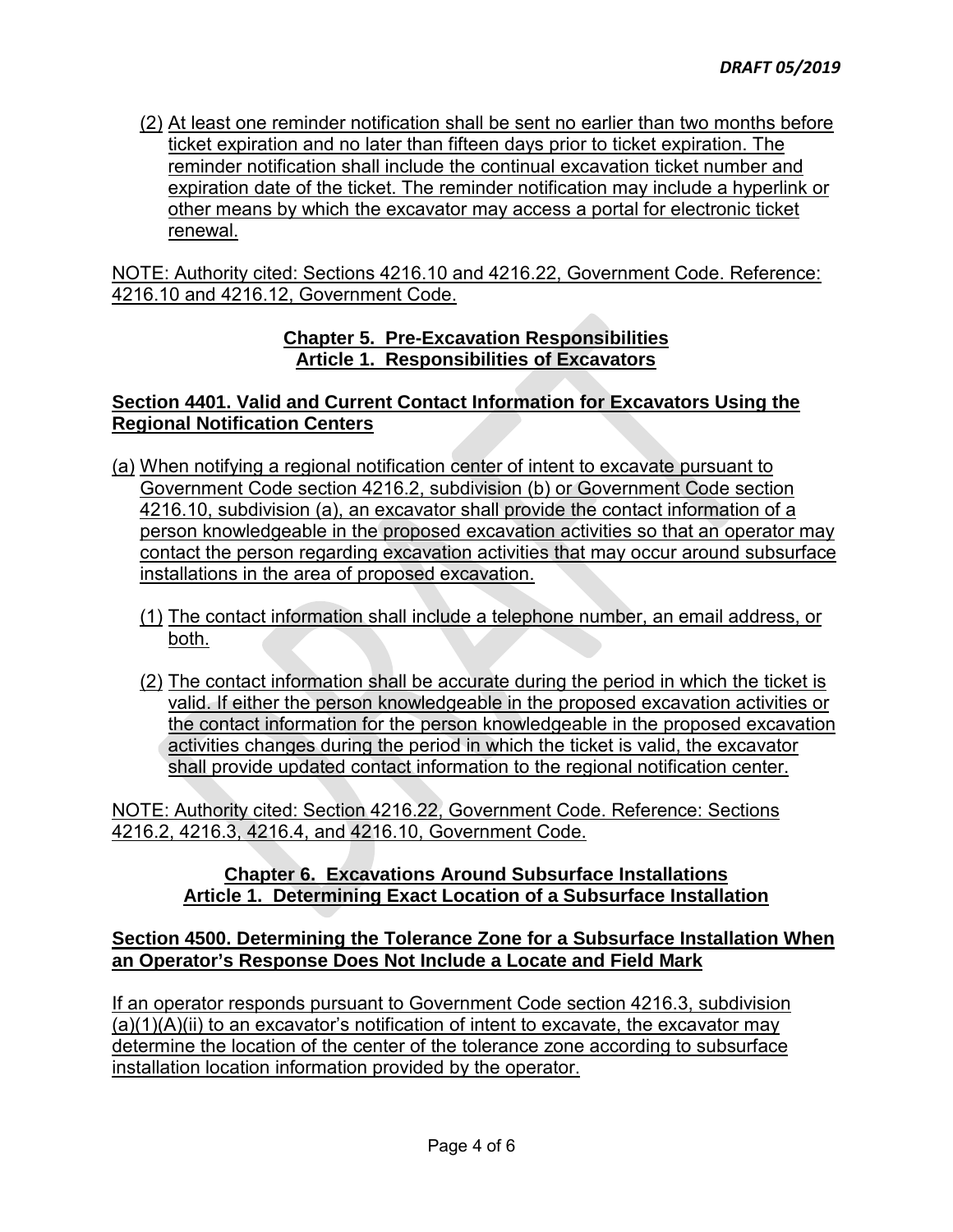NOTE: Authority cited: Sections 4216.4, and 4216.22, Government Code. Reference: Section 4216, 4216.3, 4216.4, 4216.10, 4216.12, and 4216.18.

## **Section 4501. Use of Equipment Other Than Hand Tools to Determine the Exact Location of a Subsurface Installation**

- (a) An excavator may use equipment other than hand tools within the tolerance zone of a subsurface installation for the purpose of determining the exact location of the subsurface installation if all of the following conditions are satisfied:
	- (1) The operator has provided a response to the excavator as provided in Government Code section 4216.3, subdivision (a)(1)(A).
	- (2) The equipment conforms to the requirements as specified in subdivision (b) and has not been modified to function outside those requirements.
	- operator pursuant to Government Code 4216.3, subdivision (a)(1)(A)(ii) does not indicate a facility type classified under the orange category of the "Guidelines for Operator Facility Field Delineation" in Appendix B of the most recent version of (3) The field mark or subsurface installation location information provided by the the Best Practices Guide of the Common Ground Alliance and in conformance with the uniform color code of the American Public Works Association.
	- 4216.3, subdivision (a)(1)(A)(ii) does not indicate street lighting or traffic signal. (4) The field mark as identified using abbreviations in the "Guidelines for Operator Facility Field Delineation" in Appendix B of the most recent version of the Best Practices Guide of the Common Ground Alliance or subsurface installation location information provided by the operator pursuant to Government Code
	- (5) The use of a hand tool would be ineffective based on the soil conditions.
- (b) An excavator may use equipment other than hand tools within the tolerance zone of a subsurface installation for the purpose of determining the exact location of a subsurface installation consistent with the requirements of subdivision (a) if the equipment and the equipment's manner of use conforms to the following parameters:
	- (1) Equipment configuration and specifications:
		- hammer that drives a bit. (A) The tool shall be a handheld percussive pneumatic, electric, or hydraulic
		- (B) The tool weight without accessory shall not exceed 30 lbs.
		- (C) The bit used shall be no less than 5.5 inches wide, have a rounded edge, and present no sharp surfaces.